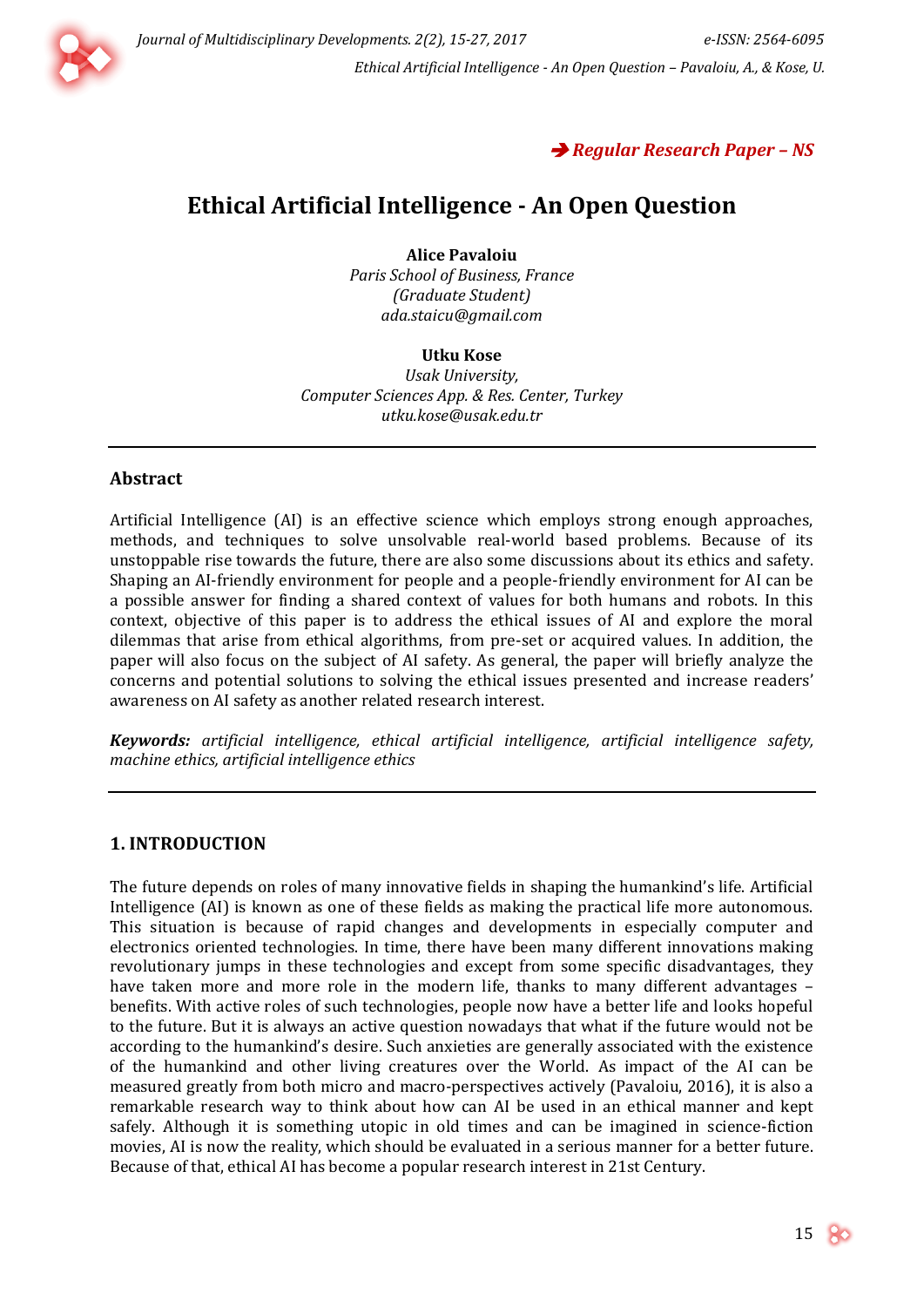

The right-wrong dichotomy is no longer congruent with the rise of AI from an ethical angle. The pace and development of technological advancements bring concerns to tech experts regardless of its benefits in multiple fields. The European Union (2016) passed a draft report of a Motion for a European Parliament Resolution with recommendations to the Commission on Civil Law Rules on Robotics which outlines a possible legal framework with regards to the implications of AI unleashing the upcoming industrial revolution. The employment shift that may lead to economic disparity and wealth inequality, physical safety issues in case of system failure, misuse of technology, data protection, privacy issues and singularity concerns were acknowledged as reasons to create a regulatory control framework and establish a code of ethical conduct.

Other initiatives from the private sector include funding for robust and beneficial AI. Close relations are being developed with the academia and new grants are given to universities for the creation of ethical AI. Awareness is spread by panels held for debating moral dilemmas and ethical issues that may arise with AI advancements all over the world. Hence the focus falls onto AI safety, for solving a complex, ethical problem.

In the sense of the explanations, objective of this paper is to address the ethical issues of AI and explore the moral dilemmas that arise from ethical algorithms, from pre-set or acquired values. In addition, the paper will also focus on the subject of AI safety. As general, the paper will briefly analyze the concerns and potential solutions to solving the ethical issues presented and increase readers' awareness on AI safety as another related research interest. The authors believe that the paper is an effective reference work to anyone who is interested in the research focused on ethical and safety issues of AI.

Considering the main subject and research focus, remaining content is organized as follows: The next section is devoted to the concept of ethical AI by giving more emphasis on well-known concerns. In detail, this section takes readers interest to the heart of the ethical AI and enables them to have some idea about the associated literature. After that section, the third section explains some possible solutions for the mentioned ethical AI oriented concerns. Following the third section, the fourth section gives some brief information about AI safety as under the general scope of ethical concerns on AI. Finally, the paper ends with a discussion of conclusions and future work.

## **2. ETHICAL AI – CONCERNS**

Nick Bostrom (2015) underpinned the importance of developing an AI which would not pose a threat to humanity, nor to its evolution. Accordingly, even if creating AGI already presents to be a challenge and creating people-friendly AGI would prove to be even more difficult, it is recommended to solve the second challenge first. Preventive measures need to be taken in order to insure AI safety where there could be unpredictable, unintended side effects of uncontrolled innovation. Notwithstanding the desire of an off-switch or undo button, the reversibility of a sequence of actions cannot be insured at the present moment. Consequently, Nadella (2017) recommended simulations in real, controlled environments in order to capture any unpredictable behavior and prevent any major crisis.

The future implications need to be considered not only by ethics committees or research departments, but also by the government, industry, international institutions and organizations at the earliest stages. The culture of responsibility needs to be developed at a global scale in order for an AI friendly environment to be created and maintained.

As can be expected, the progress of society at the technological level will not be stopped, but conducted by having instilled a code of ethics, with high precaution and a risk-management assessment anticipating all predictable outcomes. Nevertheless, the safety measures need to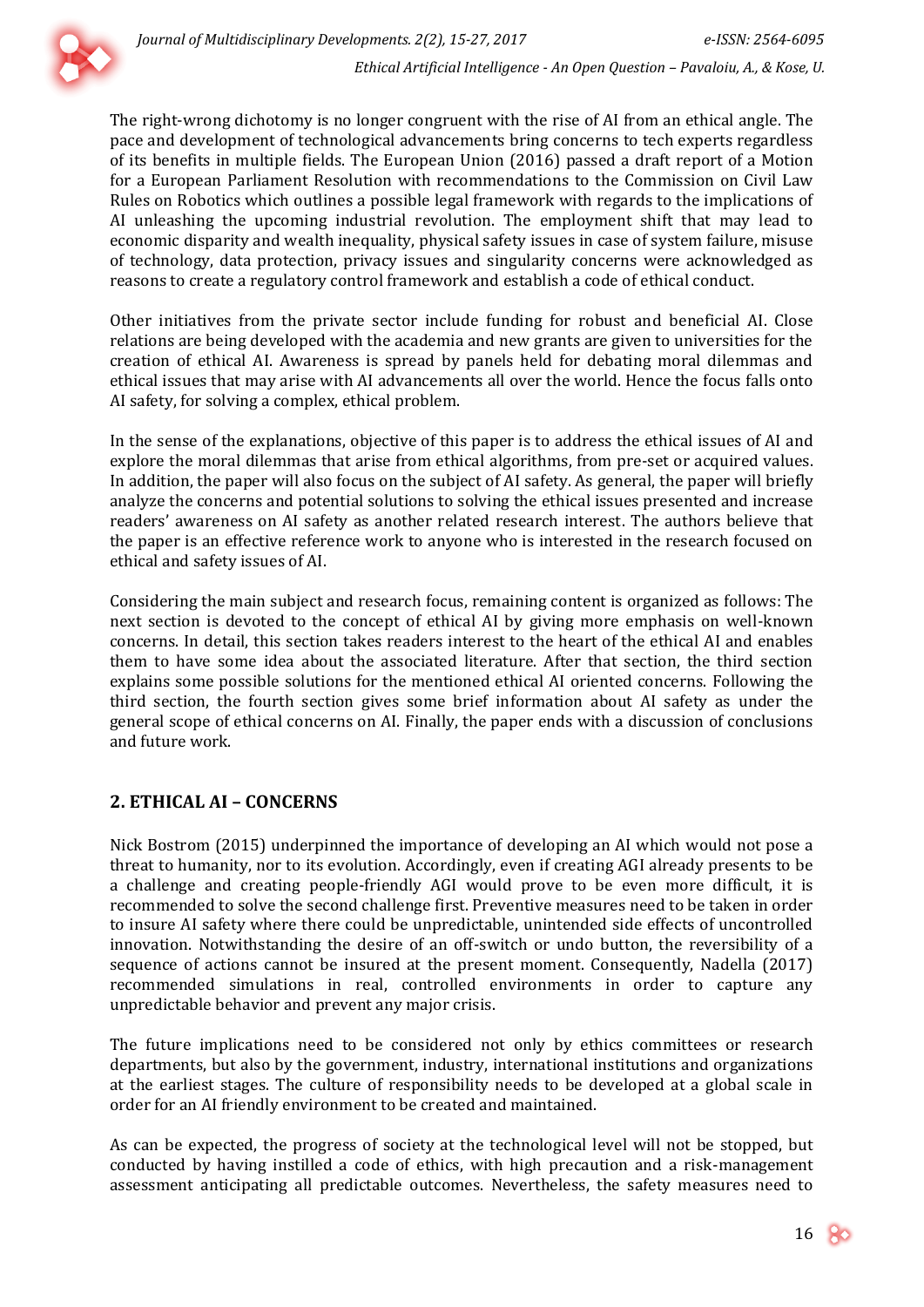

extend upon all the unpredictable actions that may occur from an autonomous form of thinking. Russell and Norvig (2010) pioneer the concept of robots needing to share the same values of people, whether they are instilled in their design or acquired, in order for safe AGI to be attained. A symbiotic relation between human beings and robots needs to be created, where both actors need each other to evolve and would rather work for a common goal, than turning against each other.

# **2.1. Moral Dilemmas Based On Pre-Set or Acquired Values**

At the design level, a classic example is given by the three rules of Asimov (MIT Technology Review, 2016) for robots as tools or technology, which served as a foundation for engineering AI but did not answer the ethical issues.

- *1. "A robot may not injure a human being or, through inaction, allow a human being to come to harm".*
- *2. "A robot must obey orders given it by human beings except where such orders would conflict with the First Law".*
- *3. "A robot must protect its own existence as long as such protection does not conflict with the First or Second Law. "*

The three laws created moral dilemmas of different types showing that even when a logical set of rules is applied, it is deemed to fail when interpreted by a different type of thinking. Therefore, giving autonomy to machines increased not only the benefits of technological advancements, but also the moral and legal implications.

A rigid set of values instilled by design led to an ethical predicament in the case of autonomous vehicles (Schoettle and Sivak, 2014). Should an autonomous vehicle for instance, when faced with an unavoidable collision with another car sacrifice the one passenger inside in order to save the other three passengers from the other car? 34.2% of people interviewed agreed to selfsacrifice but stated they would not buy an autonomous vehicle, despite the low probability of car crash and the increased rate of lives saved. The value of the individual life versus the greater good for the greater number generates a complex dilemma related to "Should a Driverless Car Decide Who Lives or Dies?" and the answer does not lie in the market (Naughton, 2015; Wallach, 2014).



**Figure 1.** Three rules of Asimov for intelligent machines.

One solution would be to have an in-built ethical program that would align to the values of the car owner. Conversely, there is no consensus upon a set of universal values to follow, which may lead to another ethical issue.

17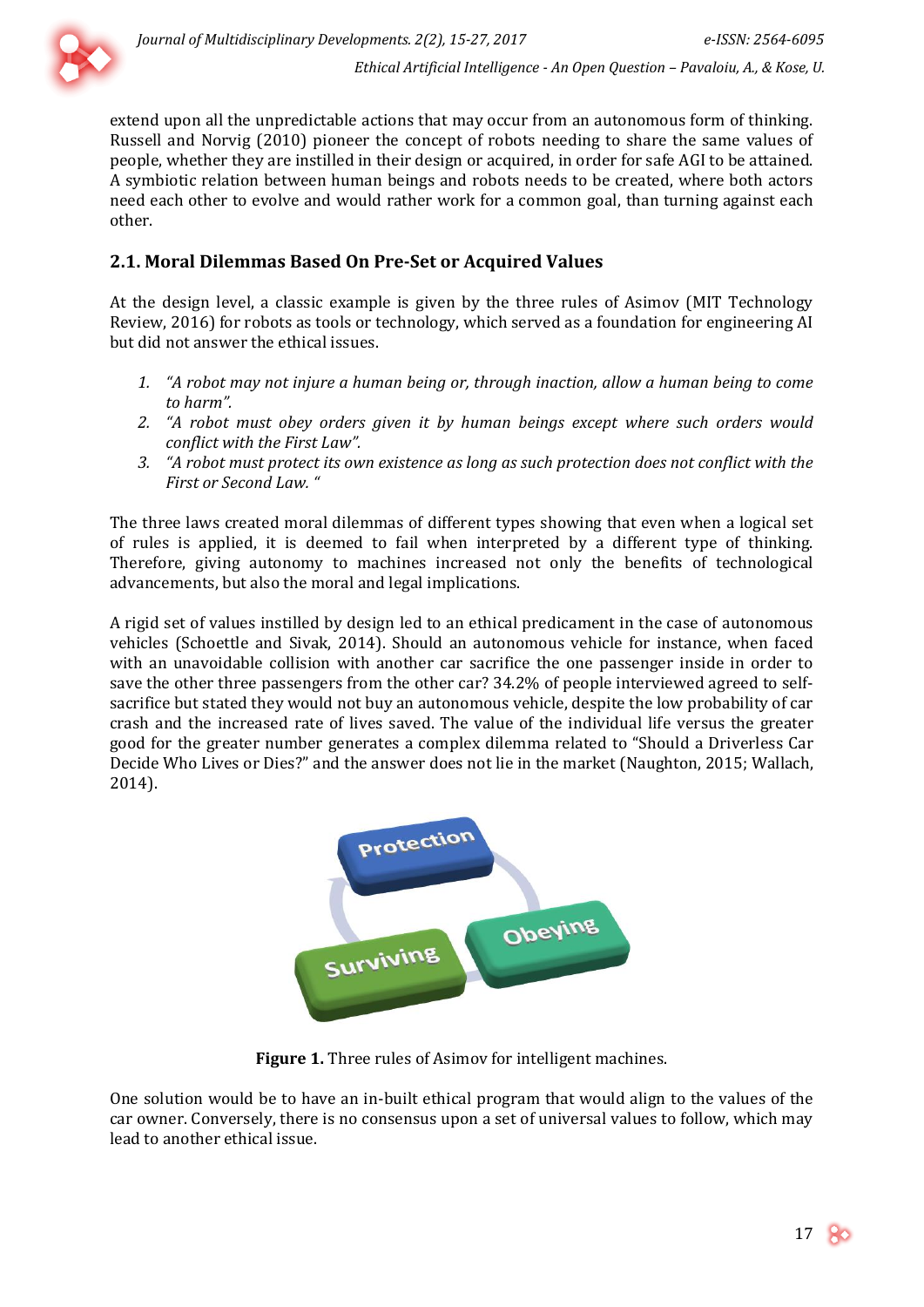

Another type of dilemma that would arise with self-driving cars would be with the pre-set conditions to follow. Their moral capabilities and ethical sensitivity would need to be increasingly developed and refined in order for the vehicle to decide that breaking the speed limit at times might save the life of the passenger. The example of prioritizing under exceptional circumstances while minimizing the risk was given. Two noteworthy cases were analyzed from an ethical point of view. The one of a female passenger in labour and the second one of a severely wounded passenger, both lives or wellbeing depending on how fast the car could reach the hospital. Being able to recognize critical situations and prioritize the life of the passenger over speed limit could help save a life even at the expense of breaking the rules as a minimal damage.

Furthermore, ethical decision-making process would become more complicated where empathy and care are required. An elderly-care taker robot with a rigid adherence to the first law of Asimov would not be able to take a decision if the elder would not want to take his pills for instance. The robot would have to determine which choice, whether to allow the elder to skip the dose or to make him take the pills against his will, would not harm the elder. In this case, both courses of action would lead to harming the elder to a different extent.

Another approach is related to the top-down approach for solving this type of dilemma, by giving the robot more flexibility in reasoning. It would then be compelled to compute all the consequences of both courses of action and their consequences, in order to decide which is the lesser evil (Allen *et al.,* 2005; Wallach and Allen, 2008).

Another solution would be the bottom-up approach which enables the robot to learn from experience, instead of being given pre-set conditions to follow. Acting on habituated responses would allow the robot to develop moral behavior organically depending on the environment and its interaction with it.

Cassell (2016) proposed a different approach of human-robot interaction based on entrainment, the mirroring behavior that establishes between two actors who converse. If systems are taught how to entrain, they would come to act like the other conversational-agent they are interacting with. The findings of Breazeal (2002) in two distinct human-robot regulation and entrainment studies showed that both people and the anthropomorphic robot entrained by using expressive cues in the conversational process. The quality of interaction was improved for both, the human and the robot. One danger that could take place is social valence, which consists in affective mirroring from the human's perspective. The person would overestimate the ability of the robot to connect on a social and even emotional level. In order to maintain the bond, the person would become vulnerable to the robot "needs", acting unmindful and allowing potential for-profit actors who owned or manufactured the robot to take advantage of the situation.

Another method for infusing AI with an ethical conduct was brought by Russell and Norvig (2010), by inverse reinforcement learning, which consists in external awareness (Figure 2 and Figure 3 presents both reinforcement learning and inverse reinforcement learning algorithmic flows). The robot would observe another being's or another robot behavior and would try to determine what his/her objective is, without being computationally strained. Moral conduct could then be learnt by the robot through external input i.e. media, by understanding the basis of human emotion and the objective behind it, i.e. what is happiness, what makes people happy and why do people need to be happy. This action can lead to developing moral behavior or virtue ethics for the robot successfully.

## **2.2. Other Drawbacks of Pre-Set Values**

Nevertheless, none of the approaches is unassailable. One drawback illustrated by Russell and Norvig (2010) is that by instilling values directly, engineers could omit or disregard an aspect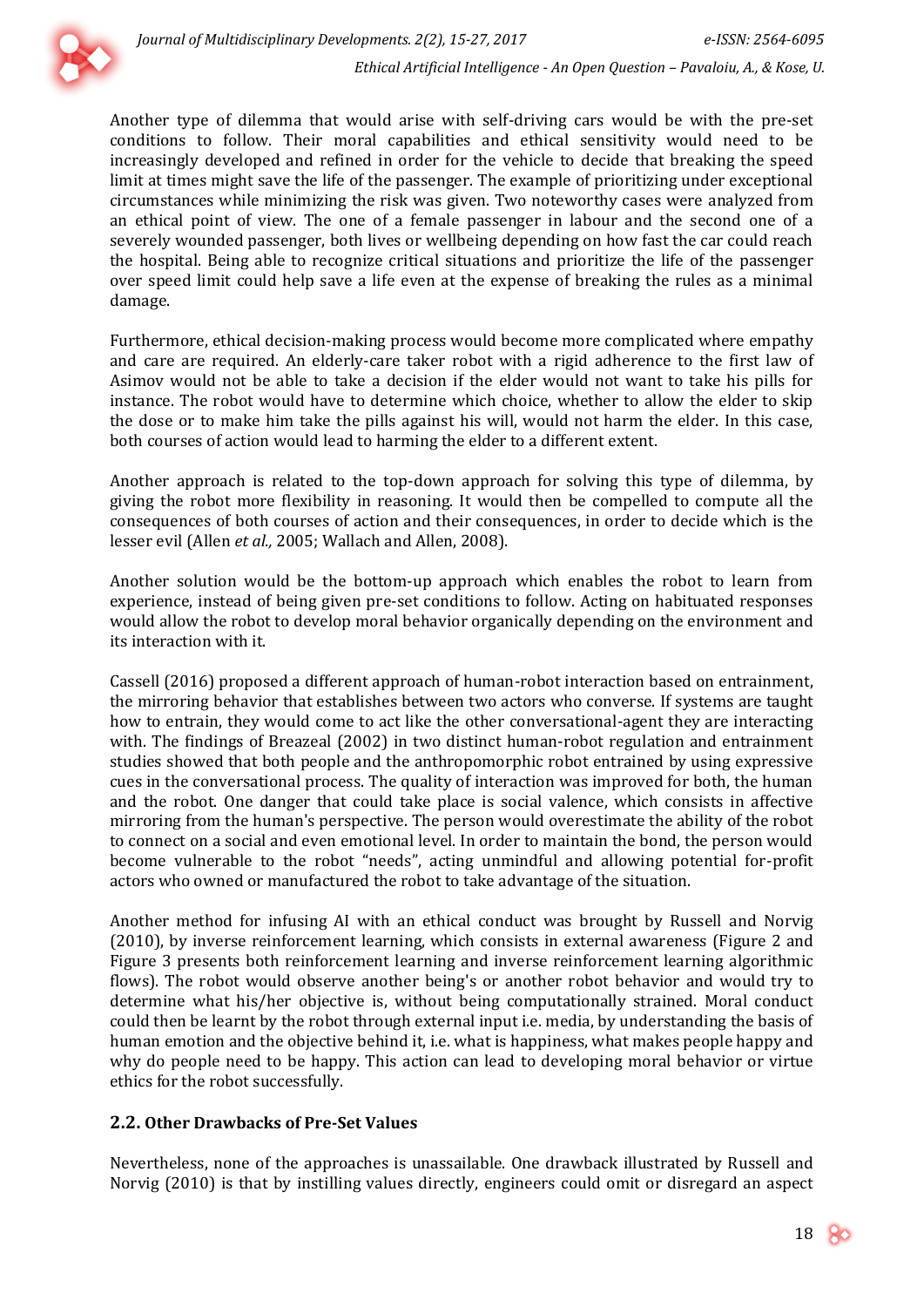

which would later create a loop and lead to system failure. Most basic common-sense guidelines can often be overlooked by the engineers while designing the system which can lead to substantial errors in its modus operandi once deployed. AI can fail in ways people do not expect them at ordinary tasks, due to the different patterns of thinking.



**Figure 2.** Reinforcement learning (Cornell University, 2011).



**Figure 3.** Inverse Reinforcement learning (Cornell University, 2011).

A colossal ethical issue was raised regarding functional errors in autonomous weapons. What is the impact of an error in regards to lethal fully autonomous weapons? Due to a human factor error at the level of programming, by either overlooking a basic rule or taking it as given, it could have irreversible effects and long-lasting consequences i.e. unintentionally start a war.

Nevertheless, good programming does not imply good judgement in warfare. Deeper moral issues arise in combat with regards to empathy or the lack of it. The military advantage has to be more significant than the potential civilian cost. Ethical issues with identifying the context for the military advantage or selecting a target in a group without collateral damage will change the nature of war. Another issue is represented by the autonomous weapons race which will lead to their proliferation and lower the barriers for more aggressive actors for entering a war, whether they are countries, de facto states, or terrorist groups (Lindh, 2016; Wallach and Allen, 2008).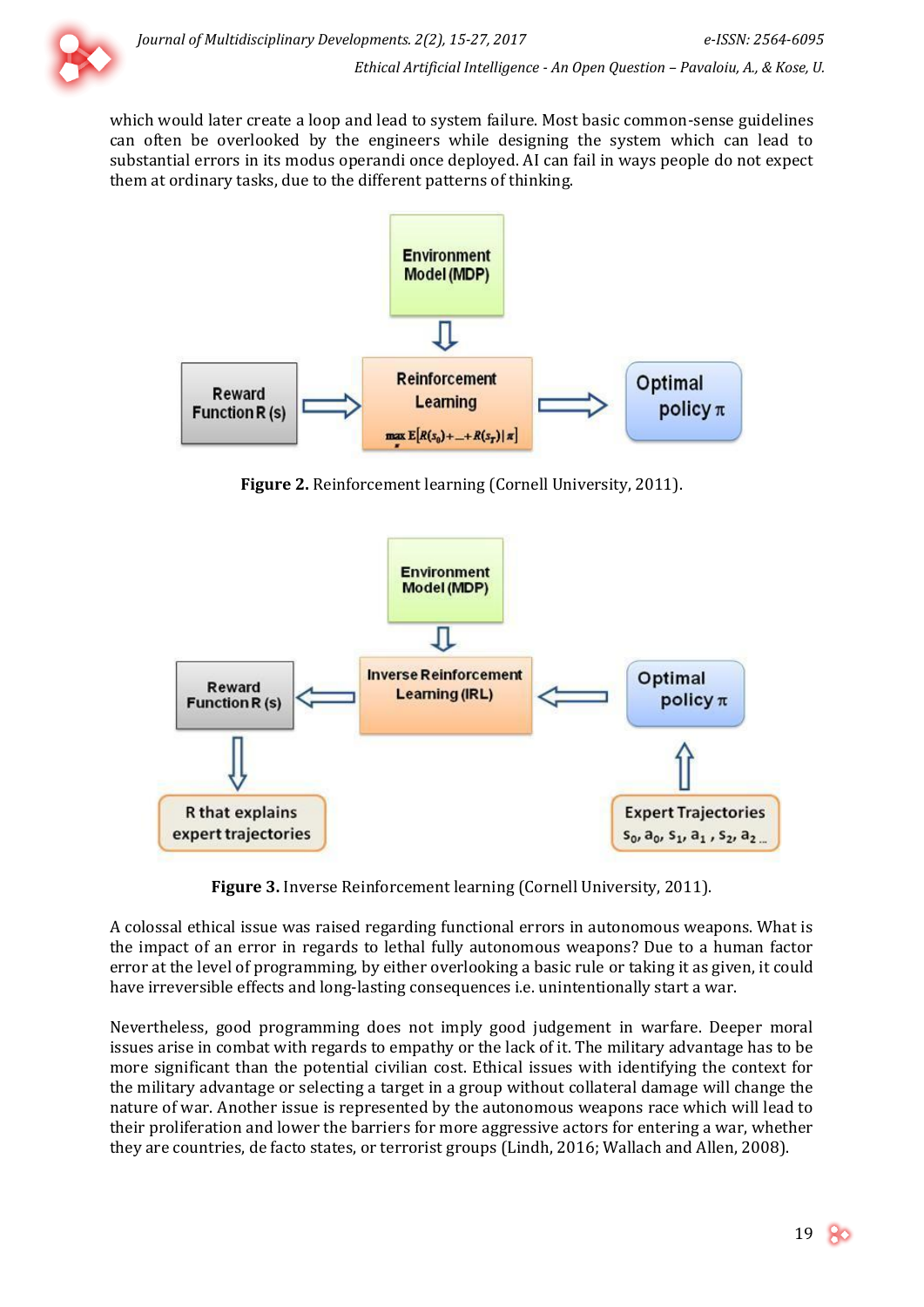

The United Nations proposed to create an arms control agreement to ban autonomous weapons from being used without people being present at the decision-making process (Morris, 2016). From an ethical perspective, human judgement is different from machine judgement. The question is how much moral responsibility can people outsource to machines.

# **2.3. Other Drawbacks of Acquired Values**

The benefits of acquired values are the higher-quality AI decisions which are congruent with the decisions taken by people. The similarity in judgement can lead to less errors and a better value alignment. Nevertheless, there are several drawbacks.

One ethical issue which sparked controversy is based on subjectiveness and hidden bias. Tufekci (2016) illustrated the afflicting situation where AI needs to take subjective decisions based on its increasing predictive power by answering open-ended questions. The example of a hiring algorithm was given. Due to the high levels of accuracy in prediction, an AI system can infer the likelihood of depression before symptoms appear only by analyzing the candidate's social media. The system could predict the likelihood of a potential candidate to get pregnant or choose a rather aggressive person who would fit in the corporate culture.

Hidden bias can also prove to be a substantial ethical issue when hiring. If an AI system learns through inverse reinforcement learning or any other method of acquiring ethical values organically, the hiring algorithm can reflect the corporate culture and amplify the already existing biases. Google algorithms show women less ads for high-paying jobs, while searching for an African-American name generates results with a criminal record (Tufekci, 2016). The dangerous nature of hidden biases can affect not only the potential candidates, but the company itself which may or may not be aware of the black-box algorithms. Thus transparency is one critical issue. The more powerful a predictive system is, the less transparent it is.

Notwithstanding, the high accuracy levels of prediction bring benefits in a similar manner. In medicine, preventive measures can be taken by a patient before the symptoms arise, which leads to an increasingly life-saving rate. According to different industry domains, if the prediction power is not ethically handled it can result in costs outweighing the benefits i.e. insurance companies can make use of the data for-profit in an unethical way, by over-charging people prone to different types of illness.

One solution would be to audit the black-boxes algorithm in order to discover and correct any hidden bias for a well-functioning system. Cognitive enterprises need to respect a regulatory framework and a code of ethics. One principle of the Code of Ethical Conduct for Robotics Engineers from the European Union charter proposed is inclusiveness (European Union, 2016). Transparency needs to insured by engineers. The right of access to information is inclusive to all stakeholders, who can also participate in the decision-making processes regarding the robotics research actions and activities, provided they are concerned by or involved in it.

## **2.4. Employment Shift - Economic Disparity - Wealth Distribution**

An employment shift is generated with every new technological revolution. The job market changes. Labour is reduced by the jobs which are automated and a set of new, secondary jobs is created instead. A study published by Oxford University (2016) states that 47% out of the American existing jobs are to be replaced due to automation by 2043, while 69% out of the existing jobs in China and 75% of the ones in India will be substituted in the future. The European Union Commission (2016) forecasts that 90% of the jobs will have as a criteria basic digital skills. The new revolution will not only produce an employment shift, but also increase the wealth gap and lead to economic disparity.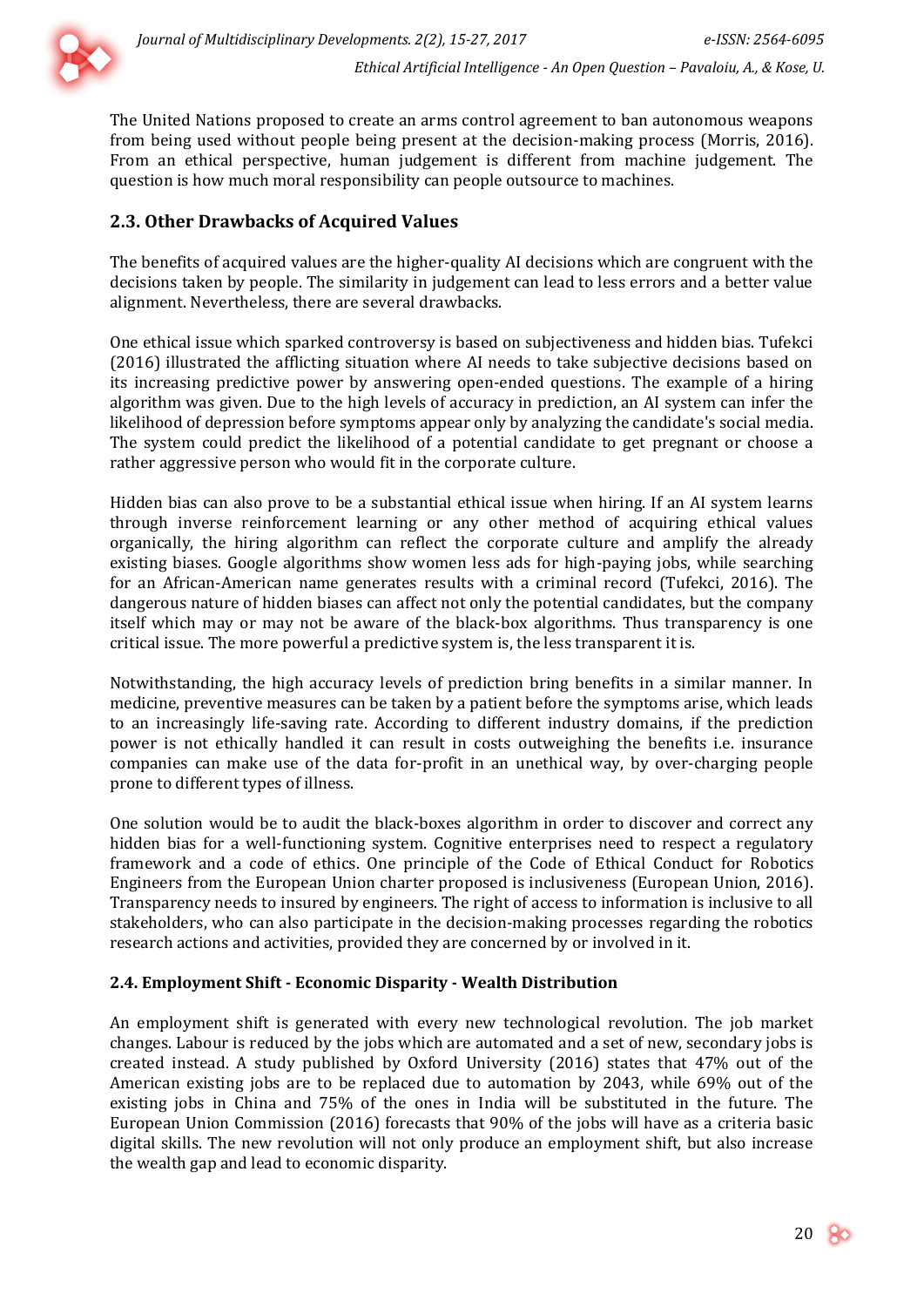

*Ethical Artificial Intelligence - An Open Question – Pavaloiu, A., & Kose, U.*

One highly-debated solution is the universal basic income which would act as a buffer. A classic example was given by the following analogy. With Roomba arrival, the floor cleaning hover, the time spent for cleaning did not decrease, but remained constant. The only changing variable were the cleaning standards which increased. By comparison, once the basic income will be distributed, the time spent working will not decrease, but the standards of the job market will be upgraded.

The new paradigm that will allow people not to work for an income any more, but for pleasure instead, will lead to talent harnessing, new ways of contribution to society and finding meaning in activities which do not require labour.

The public and private sector would need to work together. New kinds of skills will emerge. Several skills that would insure success would not be all high-degree skills, i.e. teaching, nursing, creative jobs. IBM's CEO illustrated the new skill sector that will arise as the "new collar" (Balakrishnan and Lovelace Jr., 2017). Several initiatives of IBM develop the new pathway of technology by providing a relevant curriculum and making the fundamental changes in education in the data-driven economy.

The educational system needs to become more dynamic and flexible, especially time-wise. Technological advancements work at a computer pace, instead of human time. Implementing a relevant curriculum compatible with the new collar skills and jobs will help the transition in the employment shift greatly. Students need to be taught how to learn instead of how to respect authority and memorize information.

With the help of AI, people will be able to successfully do their job assisted where needed. The managers and executives will be able to focus on the top priorities and complex issues that cannot be solved by AI, instead of spending their time working on tedious tasks. The people whom jobs were automated will be trained for gaining a new set of skills compatible with the jobs of the future and would be able to maintain their lifestyle due to the basic income.

The new ecosystem of jobs will allow the culture of collaboration to flourish, preserve resources and maintain the balance of the systems put in place. If there will be inclusive growth, the GDP will raise with the help of AI and manage wealth disparity.

## **3. SOLUTIONS TO ETHICAL ISSUES**

Morality varies across culture at a societal level. It is continuously morphing according to different trends, tendencies and technological advancements. Ethical issues become more and more complex with the new category AI comes with. A consensus is not likely to be reached from the right-wrong dichotomy. The solution resides in the complex nature of ethics. Machine objectives should align to people's objectives through values and ethical conduct (Russell and Norvig, 2010). Whether the values and morals are imparted at the programming level or acquired by learning and observing, no method is infallible. A more flexible work-frame at the design level could end up saving a life i.e. an autonomous vehicle being able to break the speed limit in case of an emergency while minimizing the damage. Another solution would be for people to take responsibility and be accountable for the irreversible effects AI can have whether it has functional, overlooked errors or it is misused i.e. fully autonomous weapons fallen on the wrong hands.

The system needs to be given an ethical code of conduct upon which to start basing its decisionmaking process. Prior to teaching AI how to be ethical, people need to think about what makes themselves ethical. Bad actors can become a real threat for the national security and may be able to release a course of action with long lasting consequences. The same outcome may be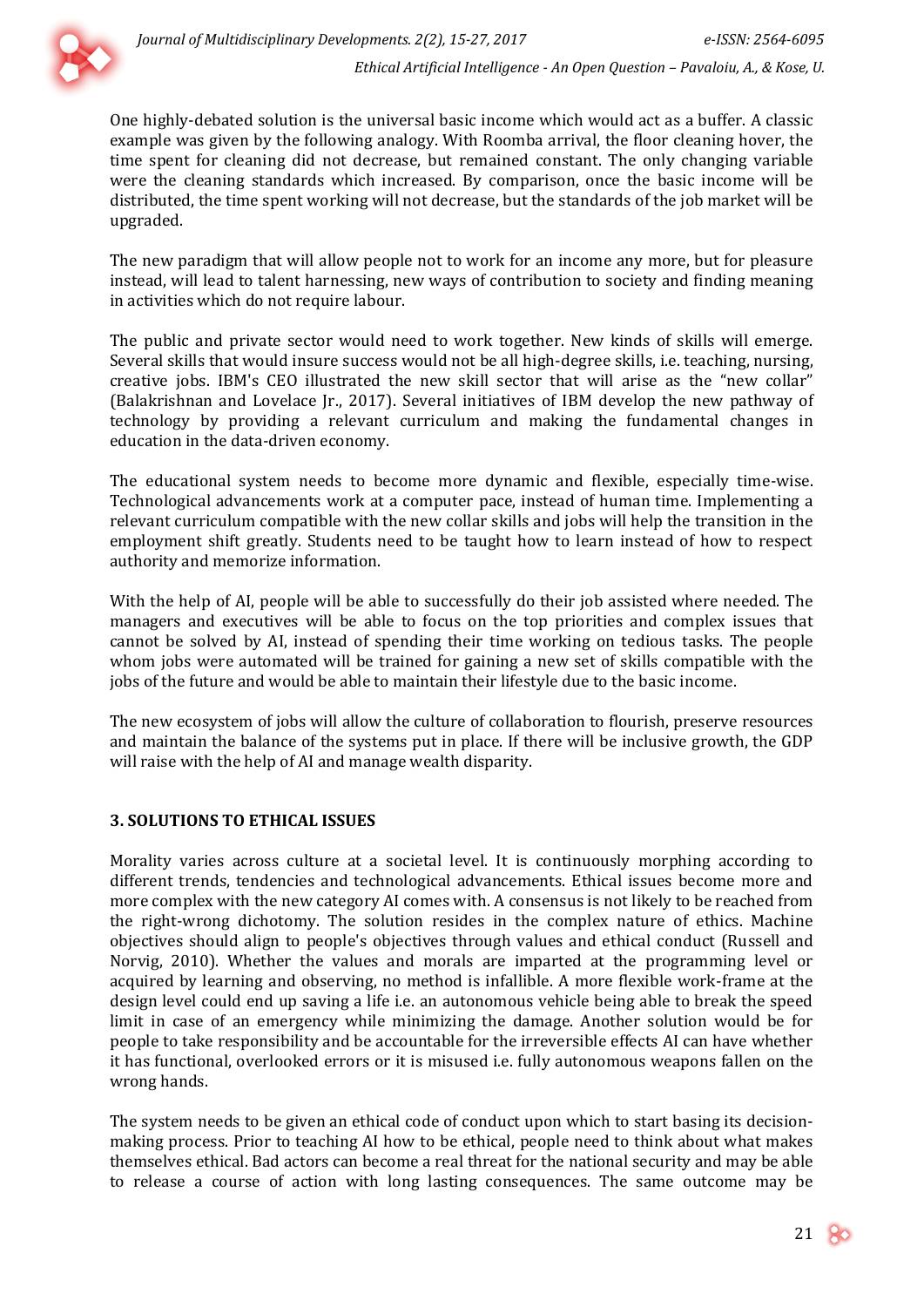

generated by corner cutting, not only by the misuse of technology. Regardless of time saving or cost reducing at the engineering or deployment level, corner cutting should be avoided. AI safety should be a top priority.

The new industrial revolution will not only focus on imparting morals onto machines, but bring a shift in human values in an equal manner. The EU charter illustrates in the Code of Conduct the human rights robots or any form of AI should respect and protect at all times – safety, privacy and dignity. AI should act for the benefit of humans and do not harm them in any way. Emergent behavior, which consists in the unpredictable rate of complex actions regardless of the ethical criteria a robot might base his decision upon, should strive for the minimal harm if unavoidable.

"The Human (IT) Manifesto" comprising of seven declarations for privacy, consent, identity, ability, ethics, good and democracy was circulated at the World Economic Forum (2017). The human being is central to the new industrial revolution for machines. The interaction between humans and AI is essential in order for a symbiotic relation to be created and for both parties to evolve with the help of the other. Entrainment is one way for improving the human robot interaction with the danger of social valence, the tendency of people to anthropomorphize AI and place too much trust in a human-like machine. The more people understand how interpersonal relationships work between the two different categories, the more people and robots can collaborate efficiently.

Morality cannot be outsourced to machines, even if there is algorithmic accountability for it. Erasing hidden bias is one goal towards a more transparent, trustworthy system and a healthy corporate culture. Audits and algorithm scrutiny are ways of preventing or correcting blackboxes algorithms (Nadella, 2017). Furthermore, real-time simulations in a controlled environment can bring benefits to the design of ethical AI. Developing human-friendly AGI algorithms without the power of applying decisions can lead to a deeper understanding of AI thinking, discovering new risks and potential benefits and preventing any irreversible crisis.

IBM principles for the AI revolution are based on skill building and retraining to insure an easier transition for the employment shift (World Economic Forum, 2015). Creating new skills compatible with the AI era will help create and maintain a healthy job system. Another principle is cross industry partnerships between engineers, academia, government and organizations. The partnerships would help engineers design better robots according to ethics, rules and regulations and potential societal or psychological factors that may affect human beings. Government and organizations would understand at the deeper level the functioning mechanisms of an AI which would allow the creation of a set of more accurate rules and regulations in conformity with the design (World Economic Forum, 2015; World Economic Forum, 2016).

#### **4. AI SAFETY AS AN IMPORTANT FACE OF THE MADELLION**

When considering the ethical AI, different rapidly growing research interests connected with the possibility of harmful effects of AI have also raised. These are generally because of anxieties on creating uncontrolled, not very well trained, or "very well trained" AIs, which are able to be cause of dangerous or harmful results affecting people's life and the existence of humankind or living organisms. Called as AI safety, this research interest is often structured over achieving the best AI systems that are friendly for people. Because AI is a creation of the humankind, it is always thought that such creation may employ humankind's mistakes, which can show "butterfly effect" at the end while solving important real world problems.

When the associated literature is examined, it can be seen that the concept of AI safety engineering was already proposed (Yampolskiy, 2013). Here, Yampolskiy (2013) argues that the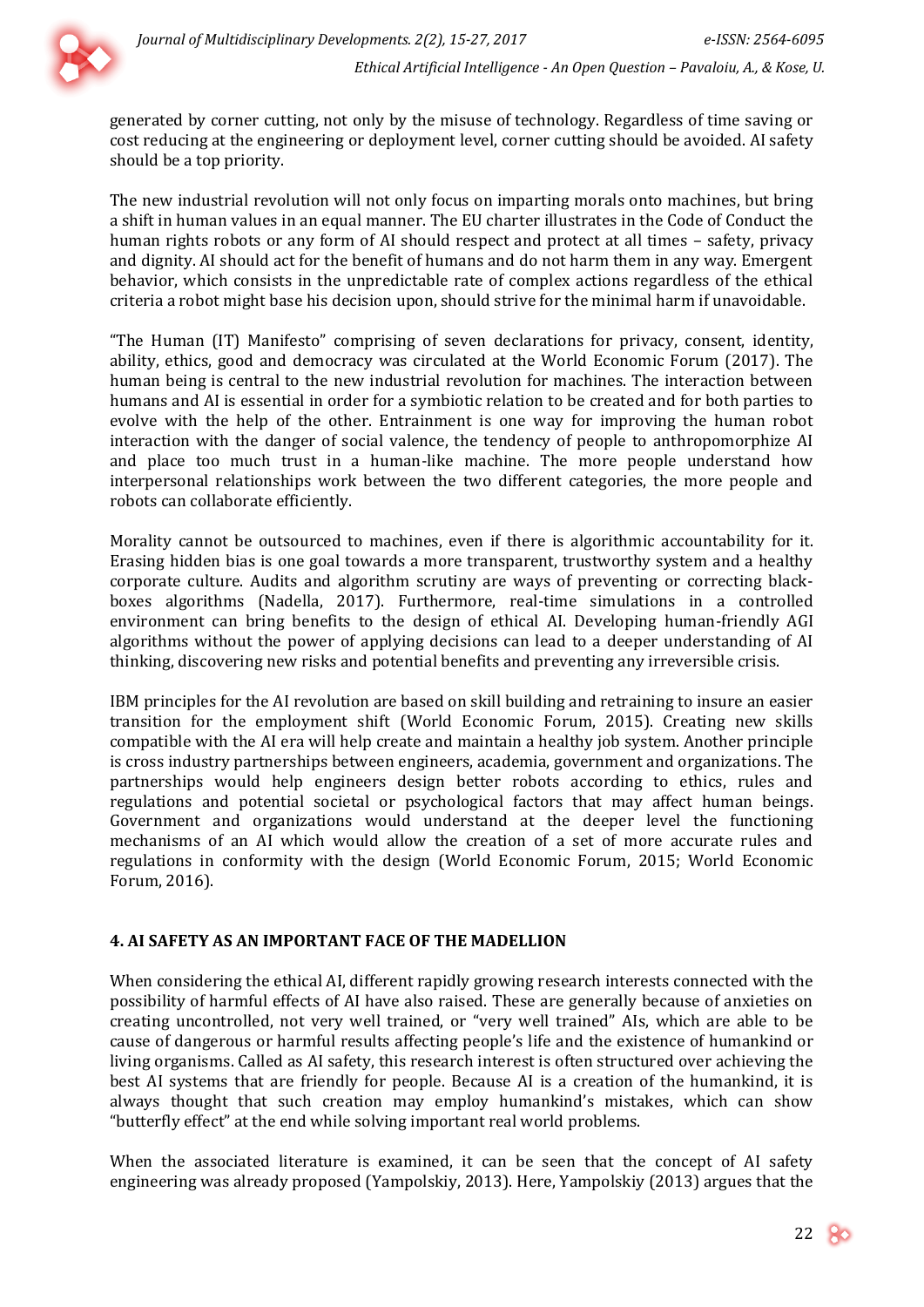

understanding of "machine ethics" is having some mistakes – misguided ways and so, a new scientific approach of safety engineering is proposed for the related literature. Such ideas in the literature has led the researchers to think more about ensuring safe intelligent systems and more emphasis has been given to developing safe "agents" and safe approaches as shaping the edges of the AI safety.

According to the ethical AI, AI safety is associated with the technical, applied side of the same research road. According to the ethical AI, AI safety claims that the humankind should take care of all possible dangerous sides of AI in addition to its benefits and prevent possible negative effects by considering the "safety" in both philosophical and applied manner. Currently, the main focus of AI safety seems related with behaviors of AI systems as some kind of intelligent agents and have interest more in trained AI techniques. By eliminating details, some remarkable subjects that AI safety is currently dealing with can be mentioned briefly as follows:

- Interruptible Agents / Ignorant Agents / Inconsistent Agents / Bounded Agents (Evans and Goodman, 2015; Evans *et al.*, 2015; Orseau and Armstrong, 2016),
- Rationality (Lewis *et al.*, 2014; Russell, 2016),
- Corrigibility (Soares *et al.*, 2015),
- Reinforcement Learning / Inverse Reinforcement Learning (Abbeel and Ng, 2011; Ng and Russell, 2000),
- Adversarial Examples (Goodfellow *et al.*, 2017).

For both ethical AI and AI safety, "superintelligence" (Bostrom, 2014; Bostrom *et al.*, 2016) is also a remarkable common subject. Furthermore, the interest of future of AI and some connected interests like singularity (Goertzel, 2007; Kurzweil, 2005) and existential risk (Bostrom, 2002; Yudkowsky, 2008) are also other important factors shaping the whole literature of AI and its ethical – safe – future sides.

#### **5. CONCLUSIONS AND FUTURE WORK**

AI can solve the unsolvable problems. People need to be part of its development in order for AI to help augment human ingenuity and create a culture based on collaboration. There is no consensus about social norms, nor about the ethical principles AI should follow at the present moment. Until ethics becomes a vital part of human behavior, there is no very well answer to AI safety. But nowadays, there is also a remarkable interest in ensuring AI safety.

Shaping an AI-friendly environment for people and a people-friendly environment for AI can be a possible answer towards finding shared context of values for both humans and robots. The process of teaching machines to be more human-like may have a positive impact upon humans and translate into people becoming more human-like themselves. Henceforward, humanity will have the chance to realign its values accordingly, in addition to changing and enhancing their ethical conduct and to rethink their contribution to society at a deeper level.

## **5.1. Further Subjects to be Focused on**

The issues of privacy, liability, rules and regulations, human rights and robot rights, superintelligence, and AI safety interests like specific (i.e. interruptible, ignorant) agents, rationality, corrigibility, and reverse learning were not addressed in detail under this research paper due to the broadness of the selected topic. On the other hand, the paper has not been formed on technical details for especially AI safety oriented problems. In this context, research made on "agents" is an important research way to be considered. Finally, some additional reading (extended bibliography) has been given after the section of References, in order to give

23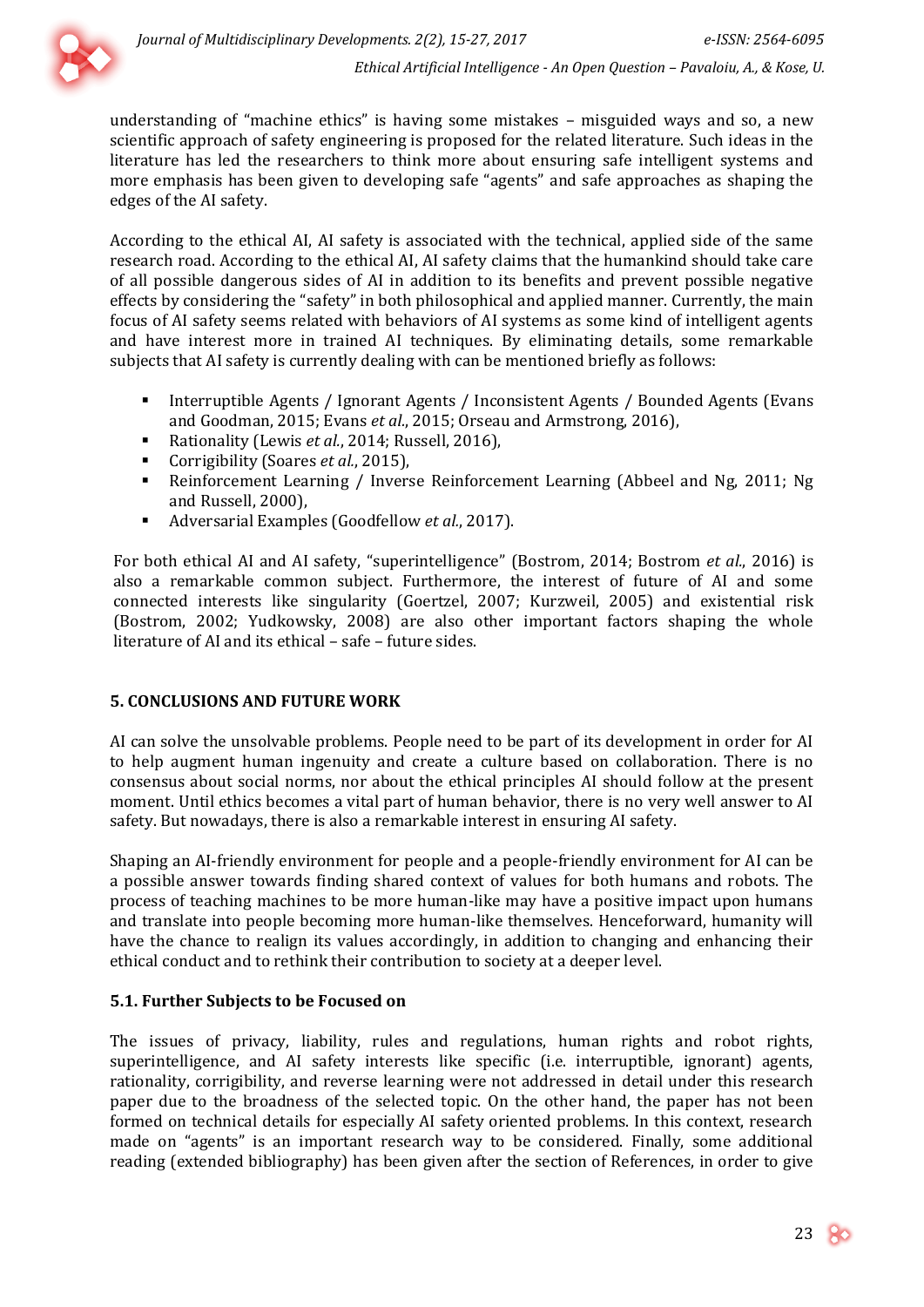

interested readers to move forward more specifically about further theoretical and applied subjects.

#### **5.2. Future Works**

The authors are highly encouraged about moving more research works regarding to ethics of AI and AI safety. In this sense, some future applied works has been planned. These works include providing prototypes of some designed ethical models of intelligent agents and additional theories that can be introduced over applied approaches will be introduced to the associated literature in next reports.

## **REFERENCES**

Abbeel, P., & Ng, A. Y. (2011). Inverse reinforcement learning. In Encyclopedia of machine learning (pp. 554-558). Springer US.

Allen, C., Smit, I., & Wallach, W. (2005). Artificial morality: Top-down, bottom-up, and hybrid approaches. *Ethics and Information Technology*, *7*(3), 149-155.

Balakrishnan, A., & Lovelace Jr., B. (2017). IBM CEO: Jobs of the future won't be blue or white collar, they'll be 'new collar'. CNBCe.com. Retrieved 2 April 2017, from [http://www.cnbc.com/2017/01/17/ibm-ceo-says-ai-will-be-a-partnership-between-man-and](http://www.cnbc.com/2017/01/17/ibm-ceo-says-ai-will-be-a-partnership-between-man-and-machine.html)[machine.html](http://www.cnbc.com/2017/01/17/ibm-ceo-says-ai-will-be-a-partnership-between-man-and-machine.html)

Bostrom, N. (2002). Existential risks. *Journal of Evolution and Technology*, *9*(1), 1-31.

Bostrom, N. (2014). Superintelligence: Paths, Dangers, Strategies. OUP Oxford.

Bostrom, N. (2015). What happens when our computers get smarter than we are? Retrieved 3 April 2017, from

[https://www.ted.com/talks/nick\\_bostrom\\_what\\_happens\\_when\\_our\\_computers\\_get\\_smarter\\_th](https://www.ted.com/talks/nick_bostrom_what_happens_when_our_computers_get_smarter_than_we_are) [an\\_we\\_are](https://www.ted.com/talks/nick_bostrom_what_happens_when_our_computers_get_smarter_than_we_are)

Bostrom, N., Dafoe, A., & Flynn, C. (2016). Policy Desiderata in the Development of Machine Superintelligence. Retrieved 17 April 2017, from [https://www.fhi.ox.ac.uk/wp](https://www.fhi.ox.ac.uk/wp-content/uploads/Policy-Desiderata-in-the-Development-of-Machine-Superintelligence.pdf)[content/uploads/Policy-Desiderata-in-the-Development-of-Machine-Superintelligence.pdf](https://www.fhi.ox.ac.uk/wp-content/uploads/Policy-Desiderata-in-the-Development-of-Machine-Superintelligence.pdf)

Breazeal, C. (2002). Regulation and entrainment in human—robot interaction. The International Journal of Robotics Research, 21(10-11), 883-902. Retrieved 28 March 2017, from <http://groups.csail.mit.edu/lbr/hrg/2001/ijrr.pdf>

Cassell, J. (2016). Davos 2016 - Issue Briefing: Infusing Emotional Intelligence into AI. YouTube. Retrieved 28 March 2017, from<https://www.youtube.com/watch?v=YV4fTOSpUxs>

Cornell University. (2011). Approach to the Problem (IRL). Cornell University – Blog – Machine Learning for ICS (applying machine learning algorithms to the effort of computational sustainability). Retrieved 17 April 2017, from <http://blogs.cornell.edu/ml4ics/2011/05/09/approach-to-the-problem-irl/>

Evans, O., & Goodman, N. D. (2015). Learning the preferences of bounded agents. In NIPS 2015 Workshop on Bounded Optimality.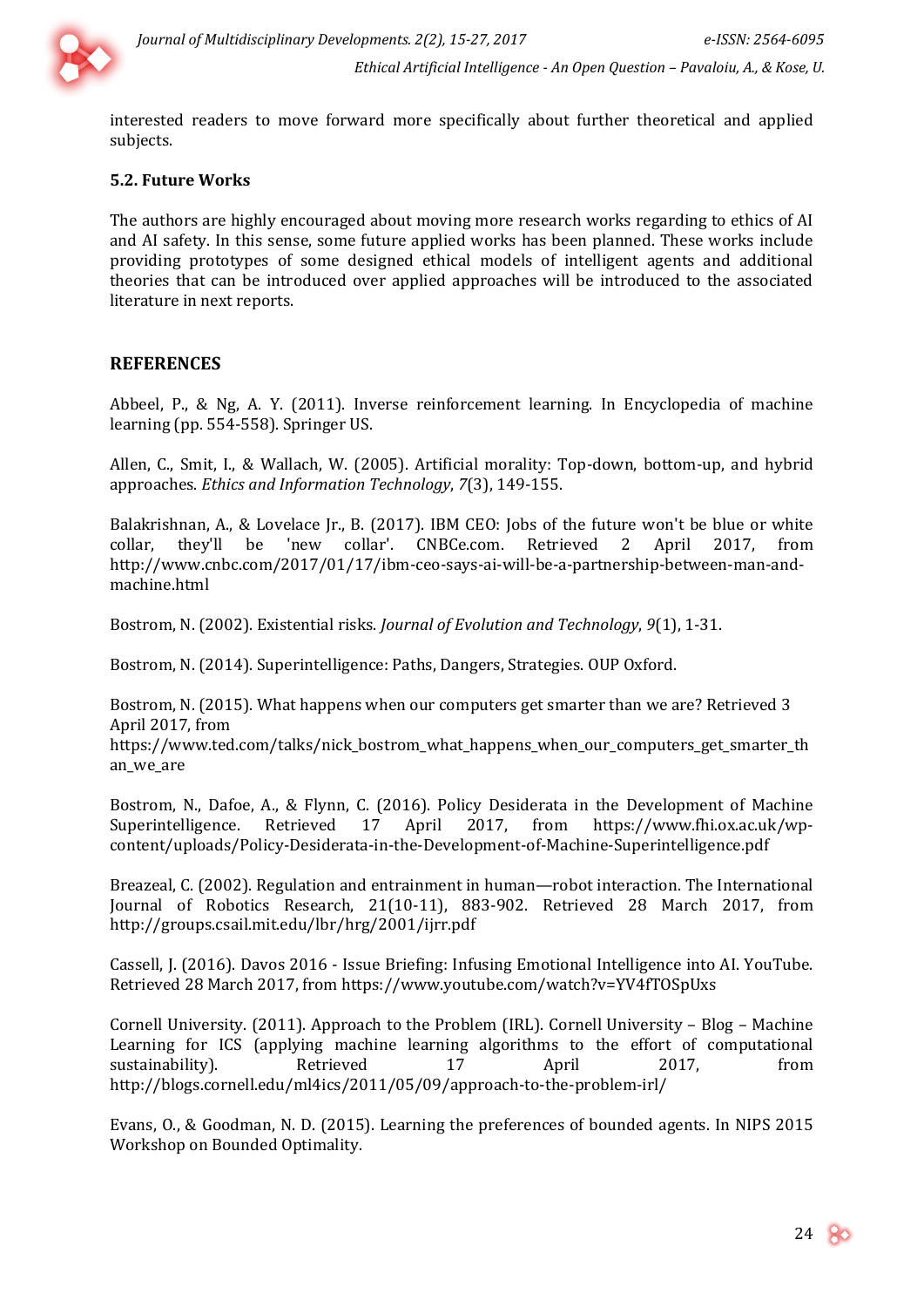

Evans, O., Stuhlmüller, A., & Goodman, N. D. (2015). Learning the preferences of ignorant, inconsistent agents. arXiv preprint arXiv:1512.05832.

European Union. (2016). European Parliament - Committee on Legal Affairs - Draft Report with Recommendations to the Commission on Civil Law Rules on Robotics. Retrieved 28 March 2017, from [http://www.europarl.europa.eu/sides/getDoc.do?pubRef=-](http://www.europarl.europa.eu/sides/getDoc.do?pubRef=-//EP//NONSGML%2BCOMPARL%2BPE-582.443%2B01%2BDOC%2BPDF%2BV0//EN) [//EP//NONSGML%2BCOMPARL%2BPE-582.443%2B01%2BDOC%2BPDF%2BV0//EN](http://www.europarl.europa.eu/sides/getDoc.do?pubRef=-//EP//NONSGML%2BCOMPARL%2BPE-582.443%2B01%2BDOC%2BPDF%2BV0//EN)

Goertzel, B. (2007). Human-level artificial general intelligence and the possibility of a technological singularity: A reaction to Ray Kurzweil's The Singularity Is Near, and McDermott's critique of Kurzweil. *Artificial Intelligence*, *171*(18), 1161-1173.

Goodfellow, I., Papernot, N., Huang, S., Duan, Y., Abbeel, P., & Clark, J. (2017). Attacking Machine Learning with Adversarial Examples. Open AI – Blog Web Site. Retrieved 16 April 2017, from <https://blog.openai.com/adversarial-example-research/>

Kurzweil, R. (2005). The Singularity is Near: When Humans Transcend Biology. Penguin.

Lewis, R. L., Howes, A., & Singh, S. (2014). Computational rationality: Linking mechanism and behavior through bounded utility maximization. *Topics in Cognitive Science*, *6*(2), 279-311.

Lindh, C. (2016). Robots: Lifesavers or Terminators?. CNN.com International. Retrieved 30 March 2017, from <http://edition.cnn.com/2016/09/24/world/robot-morality-machine-ethics/>

MIT Technology Review. (2014). Do we need Asimov's laws?. Retrieved November 19, 2016, from <https://www.technologyreview.com/s/527336/do-we-need-asimovs-laws/>

Morris, D. Z. (2016). U.N. Moves Towards Possible Ban on Autonomous Weapons. Fortune.com – Artificial Intelligence. Retrieved January 26, 2017 from [http://fortune.com/2016/12/24/un](http://fortune.com/2016/12/24/un-ban-autonomous-weapons/)[ban-autonomous-weapons/](http://fortune.com/2016/12/24/un-ban-autonomous-weapons/)

Nadella, S. (2017). Davos 2017 - Artificial Intelligence. YouTube. Retrieved 28 March 2017, from https://www.youtube.com/watch?v=iqzdD\_n-bOs

Naughton, K. (2015). Should a Driverless Car Decide Who Lives or Dies?. Bloomberg.com. Retrieved 2 April 2017, from [https://www.bloomberg.com/news/articles/2015-06-25/should](https://www.bloomberg.com/news/articles/2015-06-25/should-a-driverless-car-decide-who-lives-or-dies-in-an-accident-)[a-driverless-car-decide-who-lives-or-dies-in-an-accident-](https://www.bloomberg.com/news/articles/2015-06-25/should-a-driverless-car-decide-who-lives-or-dies-in-an-accident-)

Ng, A. Y., & Russell, S. J. (2000). Algorithms for inverse reinforcement learning. In Icml (pp. 663- 670).

Orseau, L., & Armstrong, S. (2016). Safely interruptible agents. In Uncertainty in Artificial Intelligence: 32nd Conference (UAI 2016), edited by Alexander Ihler and Dominik Janzing (pp. 557-566).

Pavaloiu, A. (2016). The Impact of Artificial Intelligence on Global Trends. *Journal of Multidisciplinary Developments*, 1(1), 21-37.

Russell, S. (2016). Rationality and intelligence: A brief update. In Fundamental Issues of Artificial Intelligence (pp. 7-28). Springer International Publishing.

Russell, S., & Norvig, P. (2010). Artificial intelligence: A Modern Approach. New Jersey: Pearson.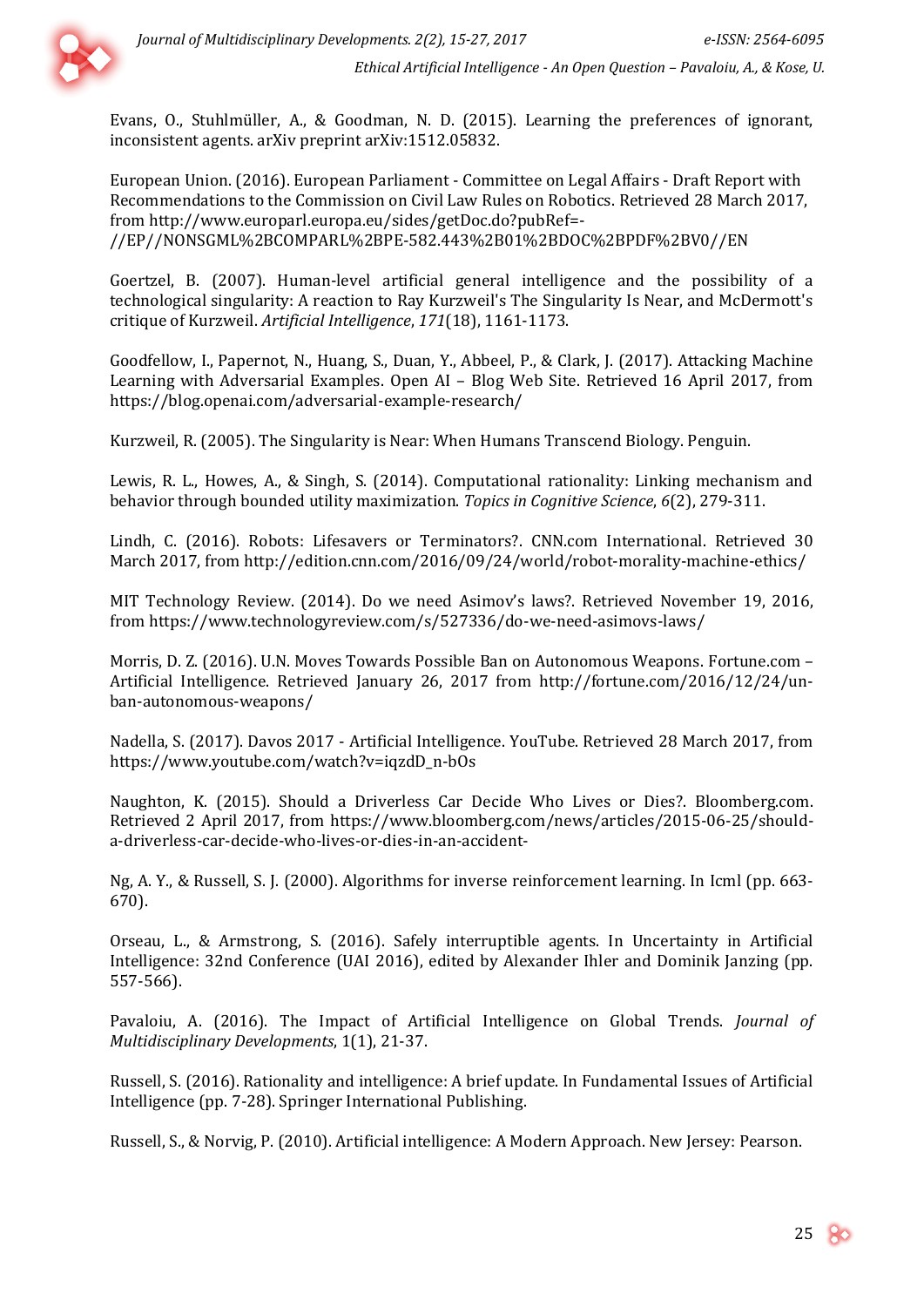

Schoettle, B., & Sivak, M. (2014). A Survey of Public Opinion about Autonomous and Self-Driving Vechicles, in the U.S., the U.K. and Australia. Report No. UMTRI-2014-21. The University of Michigan Transportation Research Institute.

Soares, N., Fallenstein, B., Armstrong, S., & Yudkowsky, E. (2015). Corrigibility. In Workshops at the Twenty-Ninth AAAI Conference on Artificial Intelligence.

Tufekci, Z. (2016). Machine intelligence makes human morals more important. Ted.com. Retrieved 28 March 2017, from [https://www.ted.com/talks/zeynep\\_tufekci\\_machine\\_intelligence\\_makes\\_human\\_morals\\_more\\_i](https://www.ted.com/talks/zeynep_tufekci_machine_intelligence_makes_human_morals_more_important#t-1049953) [mportant#t-1049953](https://www.ted.com/talks/zeynep_tufekci_machine_intelligence_makes_human_morals_more_important#t-1049953)

Wallach, W. (2014). A dangerous master: How to keep technology from slipping beyond our control. Basic Books.

Wallach, W., & Allen, C. (2008). Moral machines: Teaching robots right from wrong. Oxford University Press.

World Economic Forum. (2015). Davos 2015 - A Brave New World. YouTube. Retrieved 28 March 2017, from https://www.youtube.com/watch?v=wGLJXO08IYo

World Economic Forum. (2016). The Future of Jobs Employment, Skills and Workforce Strategy for the Fourth Industrial Revolution. Retrieved 6 April 2017, from [http://www3.weforum.org/docs/WEF\\_Future\\_of\\_Jobs.pdf](http://www3.weforum.org/docs/WEF_Future_of_Jobs.pdf)

World Economic Forum. (2017). Top 9 Ethical Issues in Artificial Intelligence. Retrieved 28 March 2017, from [https://www.weforum.org/agenda/2016/10/top-10-ethical-issues-in](https://www.weforum.org/agenda/2016/10/top-10-ethical-issues-in-artificial-intelligence/)[artificial-intelligence/](https://www.weforum.org/agenda/2016/10/top-10-ethical-issues-in-artificial-intelligence/)

Yampolskiy, R. V. (2013). Artificial intelligence safety engineering: Why machine ethics is a wrong approach. In Philosophy and Theory of Artificial Intelligence (pp. 389-396). Springer Berlin Heidelberg.

Yudkowsky, E. (2008). Artificial intelligence as a positive and negative factor in global risk. *Global Catastrophic Risks*, *1*(303), 184.

#### **Additional Reading – Extended Bibliography**

Armstrong, S. (2015). Motivated Value Selection for Artificial Agents. In Workshops at the Twenty-Ninth AAAI Conference on Artificial Intelligence. Retrieved 28 March 2017, from <http://aaai.org/ocs/index.php/WS/AAAIW15/paper/view/10183/10126>

Beavers, A. F. (2011). 21 Moral Machines and the Threat of Ethical Nihilism. Robot ethics: The ethical and social implications of robotics, 333.

Belloni, A., Berger, A., Boissier, O., Bonnet, G., Bourgne, G., Chardel, P. A., ... & Mermet, B. (2015). Dealing with Ethical Conflicts in Autonomous Agents and Multi-Agent Systems. In Workshops at the Twenty-Ninth AAAI Conference on Artificial Intelligence. Retrieved 28 March 2017, from <http://aaai.org/ocs/index.php/WS/AAAIW15/paper/view/10109/10127>

Bonnefon, J. F., Shariff, A., & Rahwan, I. (2016). The social dilemma of autonomous vehicles. *Science*, *352*(6293), 1573-1576.